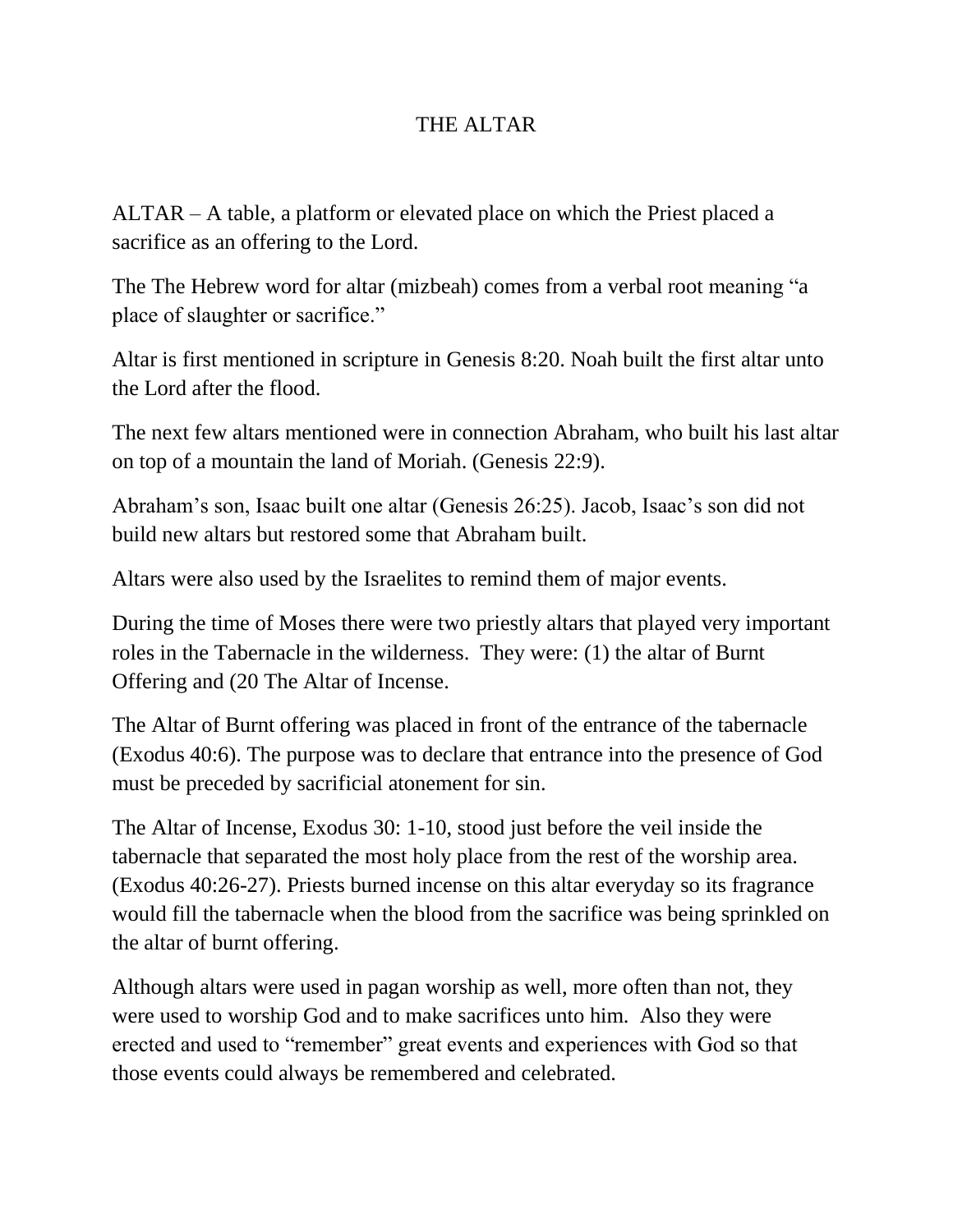The altar should represent the same thing in the  $21<sup>st</sup>$  century as it did in bible times. They should represent a place where decisions are made for our lives. It is a place where we have encounters with God that we will always remember and celebrate.

All over the world, thousands of people respond to the altars at churches to make life decisions. In fact, everything that is said and done throughout the worship service is leading up to that altar service where the word of God is responded to.

Most churches have a particular area in the church, usually in the front, which is used as an altar to help those that respond to the word of God to have various encounters with the Lord. Some come for prayer and some come to make eternal decisions as well as decisions for their lives.

The following are some basic principles that are important for those who desire to work at the altar to assist people and help them to have a positive experience and/or to help them to understand what is happening there and to assist them as they make lifetime decisions.

## HOW TO BE AN EFFECTIVE ALTAR WORKER

First and foremost, it is important that those who assist at the altar be people that are concerned about souls. They should be people who love to see people get delivered and are willing to don't mind sacrifice their time to work with them throughout the process. Therefore, when working on the altar, one should be very serious about what they are doing and also very focused on what is taking place. The altar worker cannot be a person that is easily distracted.

The altar service is very sacred and very serious. It is not a place to hold conversations or to play. It is literally kingdom work and should be treated as such.

The altar worker must have good hygiene because unpleasant odors can be very distracting. (It is a good practice to keep a mint or breath spray available and to wear deodorant).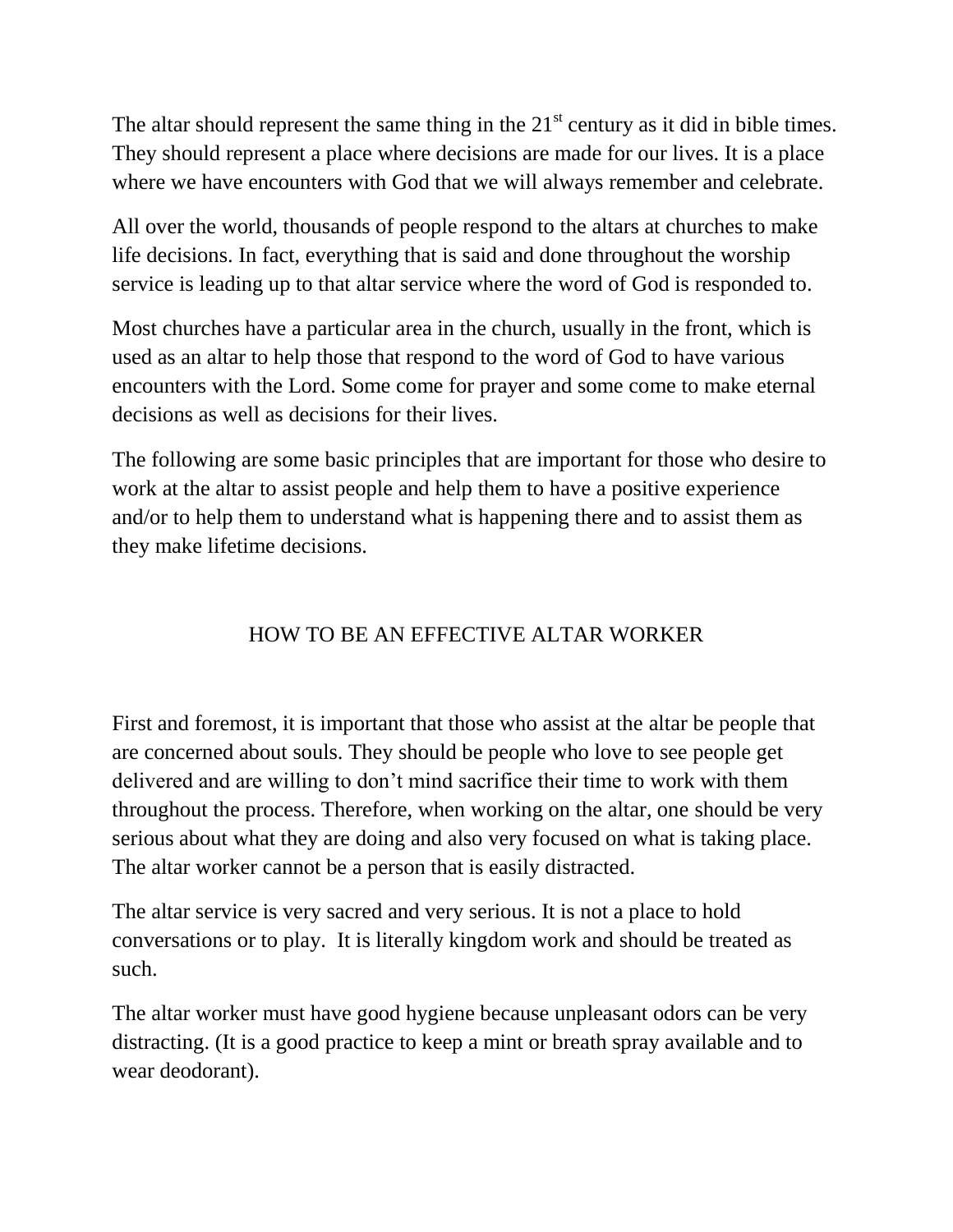The altar worker preferably should be one that is filled with the Holy Spirit. There are many instances when one will have to discern what is going on with the individual. Sometimes they will reveal to you what they need and sometimes you will have to discern it. Also, the Sprit filled believer will have more authority and effectiveness.

Everything needs to flow at the altar and therefore it is important that the music match what is going on at the altar. (Blood songs for example are good for demonic activity).

The altar must pay close attention to the Pastor or speaker so that if called upon suddenly, you will be able to act quickly to pray or for whatever you are called upon to do.

When there are several people working with one individual, they all must be on one accord. Preferrably one person will take theleading role so as not to confuse the seeker. If one goes over while people are already working with the individual, one should listen first to see what is being said/done.

It is very important that the altar worker listen to the calls that are made to be able to assist the person at the altar and to be effective. Is it a call for receiving Salvation? Is it a call to be filled with the Holy Spirit or for healing or even general prayer? It is important to pray specifically when possible.

Anyone who works at the altar should have the ability to lead a person to Christ.

There are times when a person should not work at the altar. Those times are:

- (1)If an individual does not feel led to work at the altar for any reason, they should not work on the altar.
- (2)If a person does not feel "up to par" spiritually, they should not work on the altar.